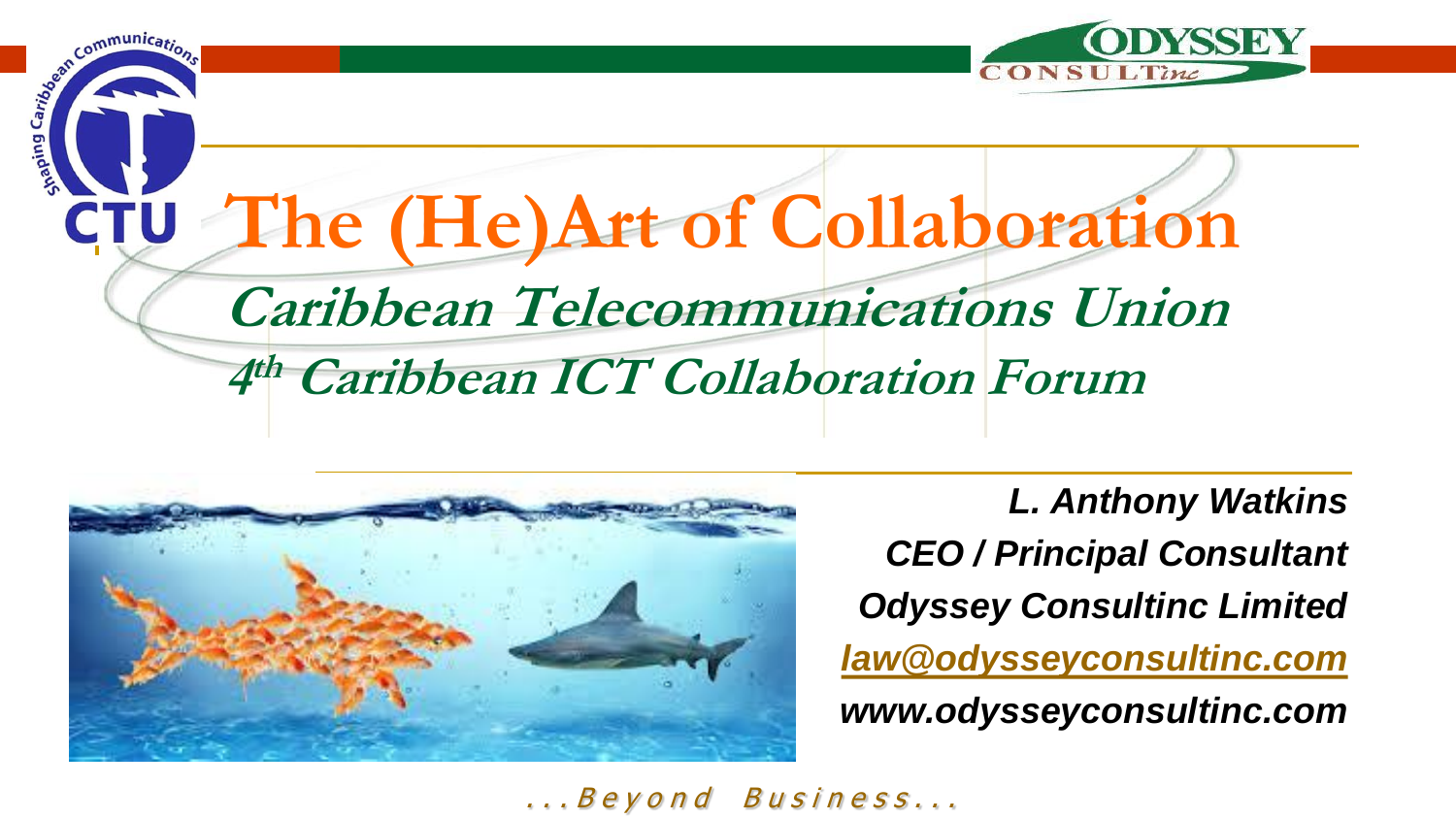### **Some Hurdles …**

- Self Issues
	- **□ Ego**  $\Leftrightarrow$  **Status**  $\Leftrightarrow$  **Loss**  $\Leftrightarrow$  **Letting Go**
- **Relationship Issues** 
	- **□ Trust**  $\Leftrightarrow$  **Relative Power**  $\Leftrightarrow$  **Antagonisms**
- **Inter-Organisational Issues** 
	- **□ Systems**  $\Leftrightarrow$  **Policies**  $\Leftrightarrow$  **Legislative**
- **Historical-Cultural Issues** 
	- □ Relationship residue
	- **D** Old Incidents  $\Leftrightarrow$  The Stories that live  $\Leftrightarrow$  Lore and Legend

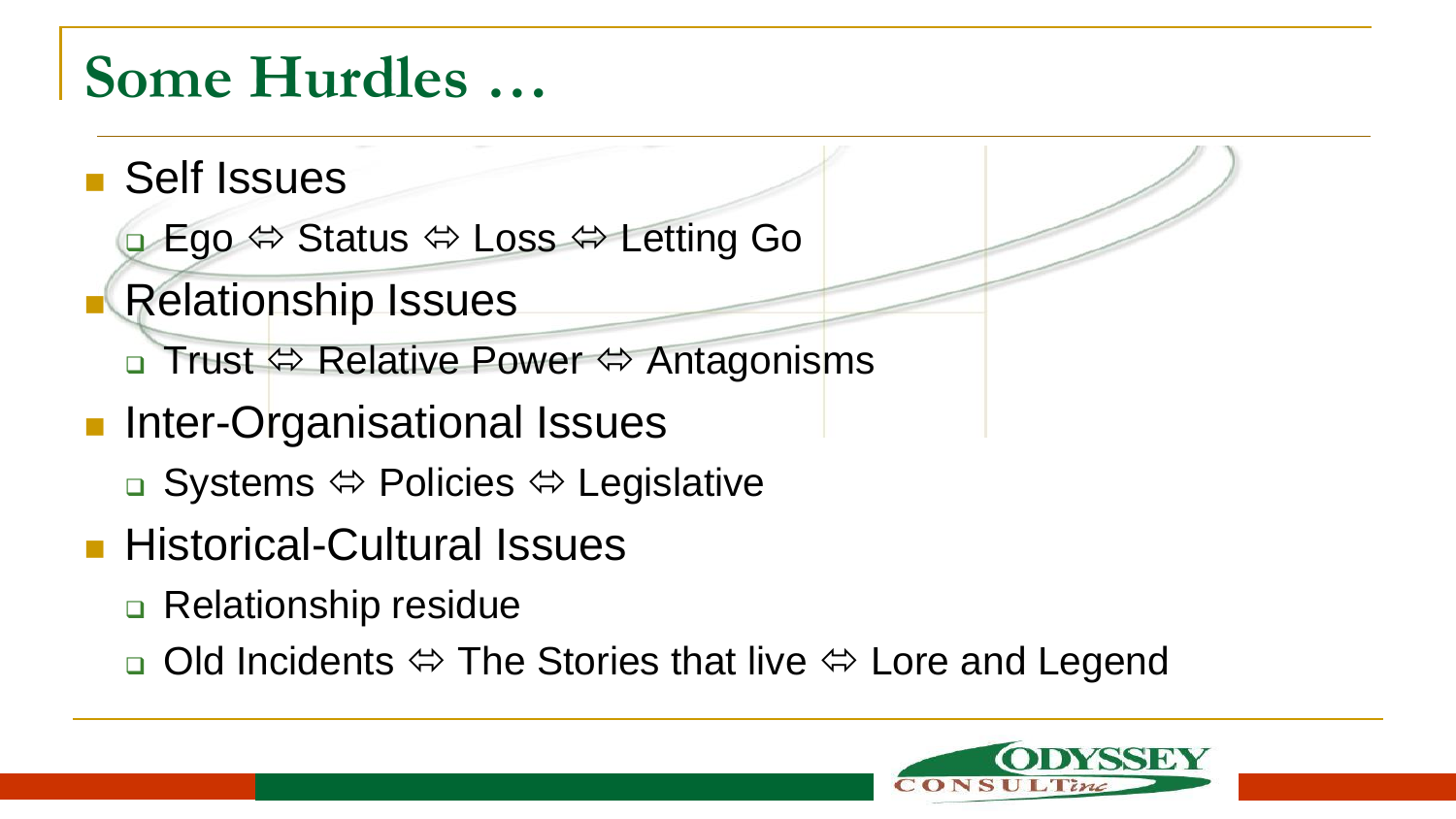### **What Do We Know … What Do We Do ..?**

- **The "system" changes when people change**
- People change when the "system architecture" changes
- Challenging times  $\rightarrow$  Responses (many emotional)
- Swaying between the "emotional responses" and doing the counter-intuitive
- **Focus** 
	- □ What we can control
	- What we can influence

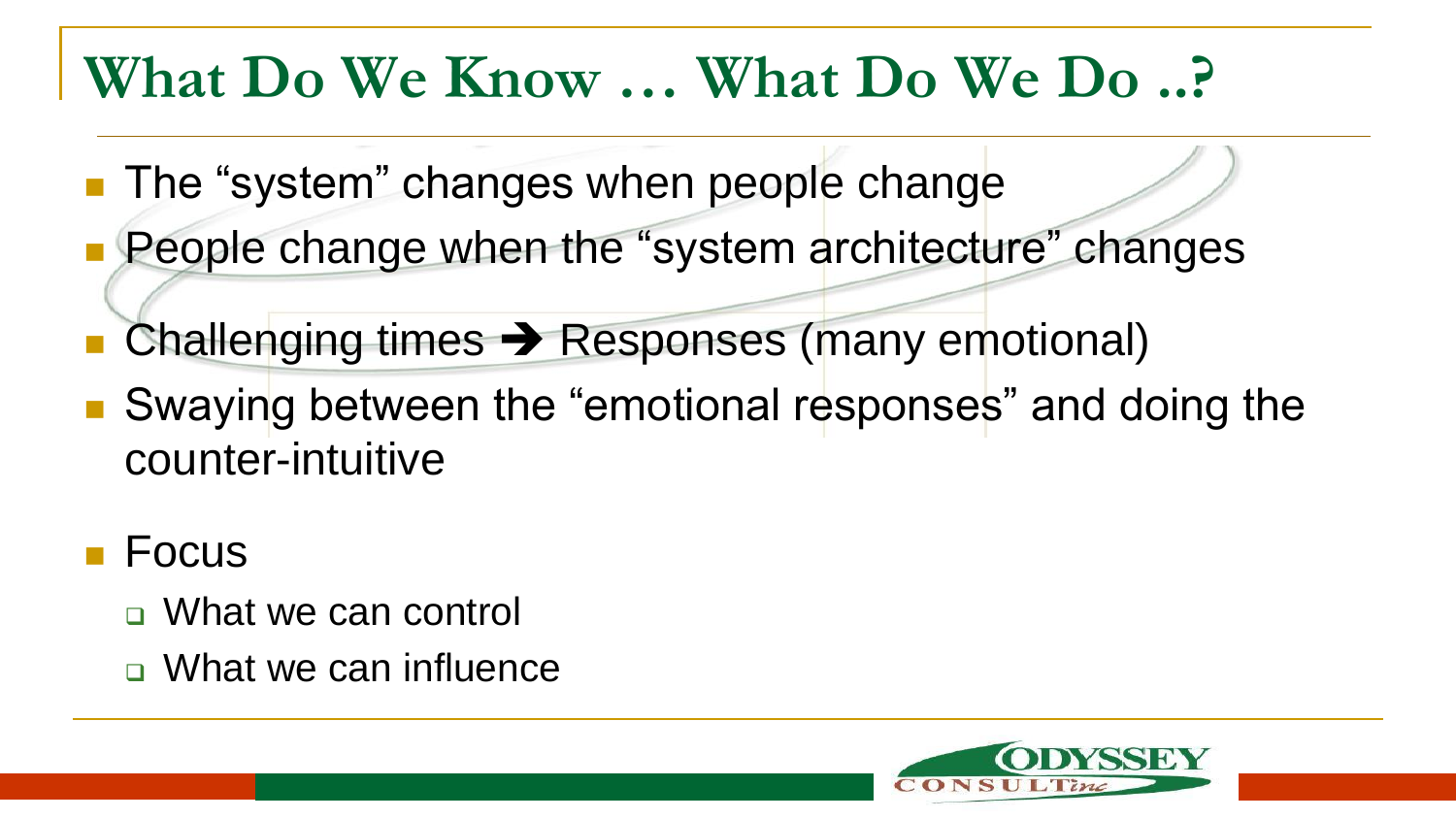## **The "Problem" with "Logic"**

- Experiences  $\rightarrow$  Conclusions  $\rightarrow$  Memories  $\rightarrow$  Assumptions
- **Our individual experiences**
- **Our national experiences**
- Our collective experiences
- Our assumptions (even the flawed ones) guide our next set of behaviours – think "elevator"

Our Memories

**Dur Assumptions** 

Our Conclusions



**Our**

**Next Set**

**of Behaviour**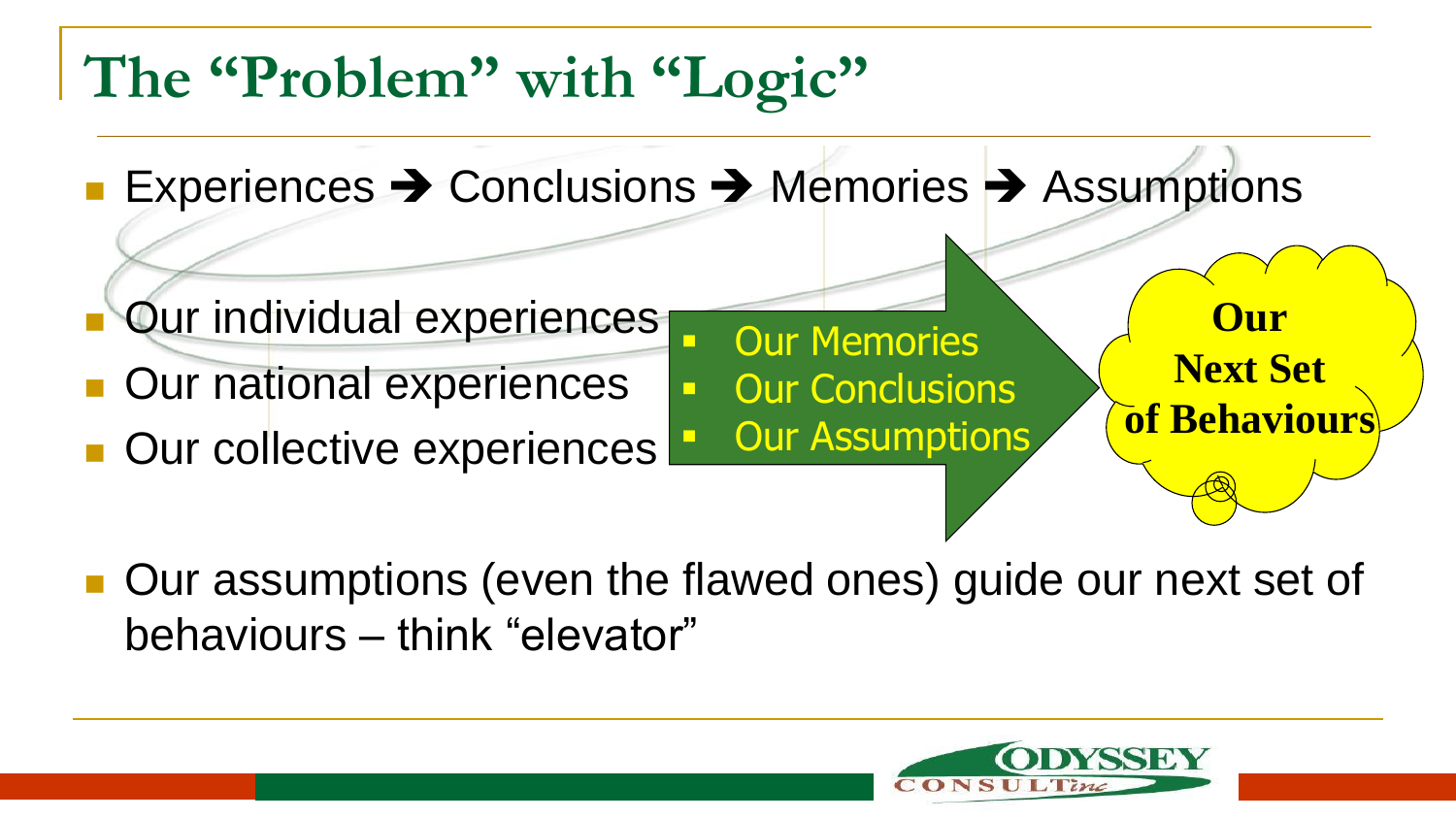

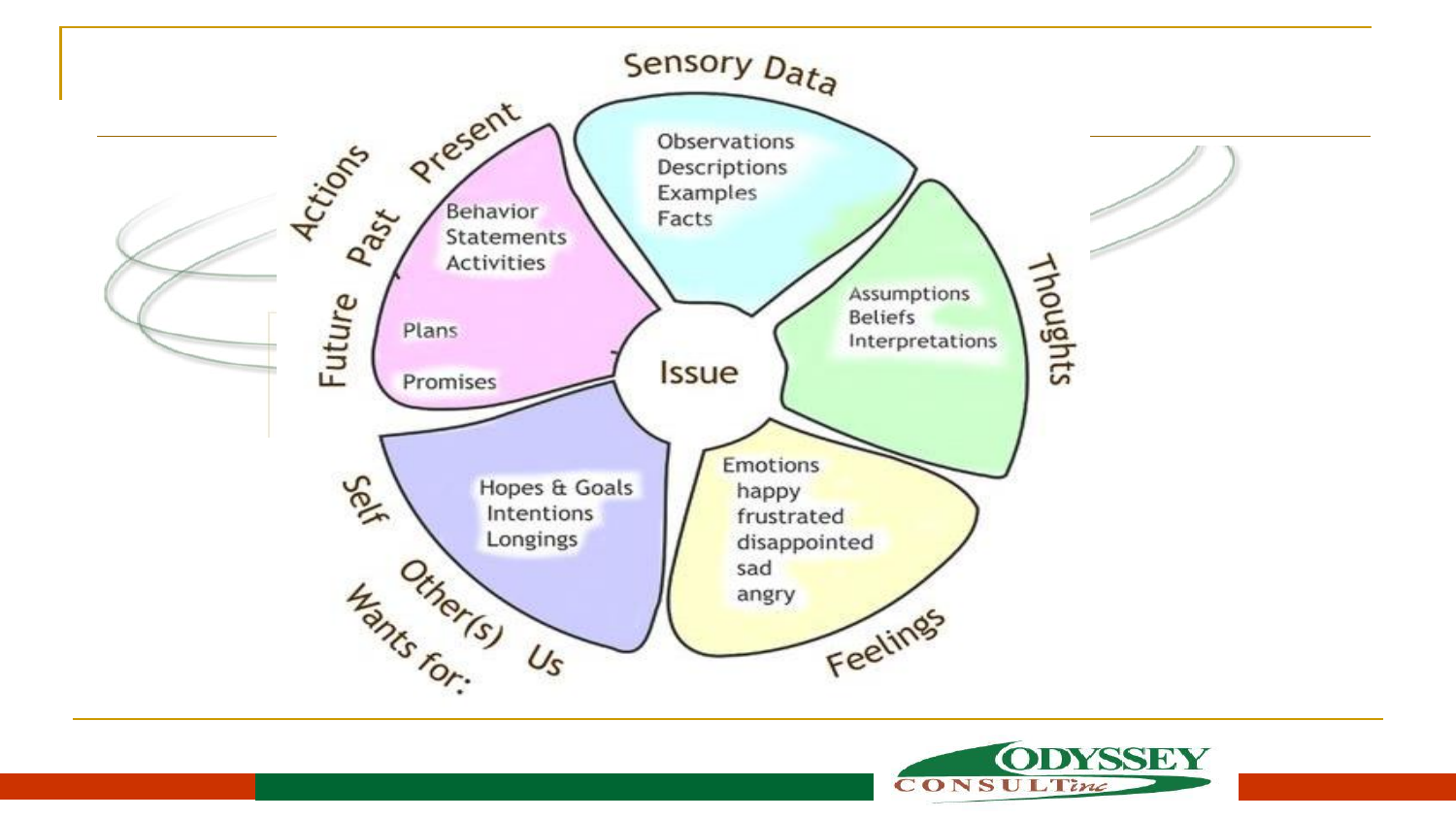# **Moving Towards Collaboration …**

#### **Sensing**

- What do I not know or understand?
- What do I need to take the time to discover / appreciate?



#### **Thinking**

- What conclusions have I formed?
- What assumptions am I making (on the basis of insufficient information?

#### **Feeling**

- What am I feeling? What are my colleagues feeling?
- Can I label and express these feelings?

#### **Wanting ⇔ Doing**

- What am I hoping / longing for? What am I doing?
- Am I being authentic?

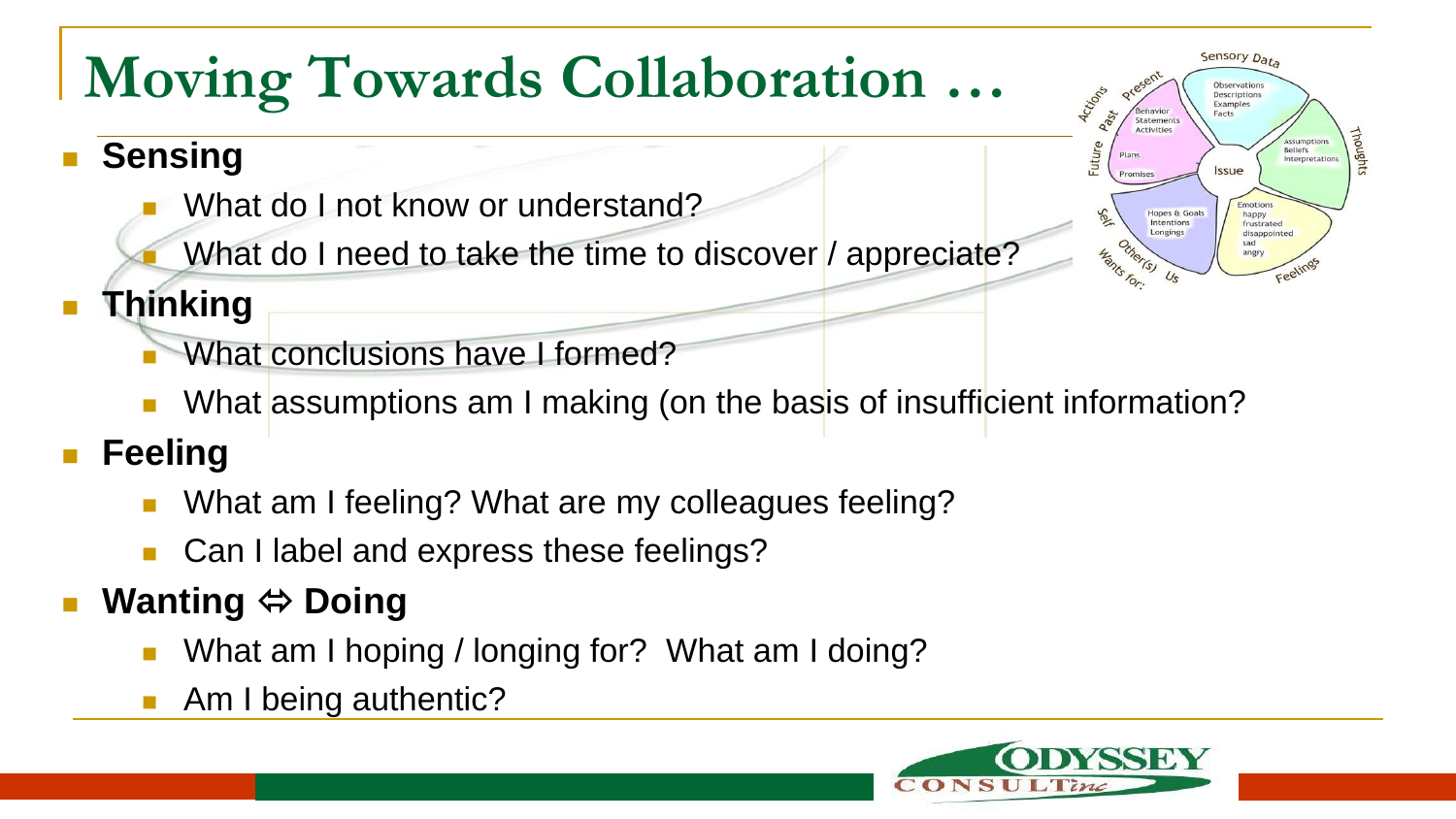# **Moving Towards Collaboration …**

- **The Power of Lenses**
- What do we see ..?
	- As Homeowners
	- □ As Distributors of building supplies
	- As Insurers
	- □ As Disaster Recovery Personnel
	- □ As a Climatology PhD Student
	- As ICT Professionals
- **How do our conversations differ?**
- What is the **collaborative dialogue** that we need to have?



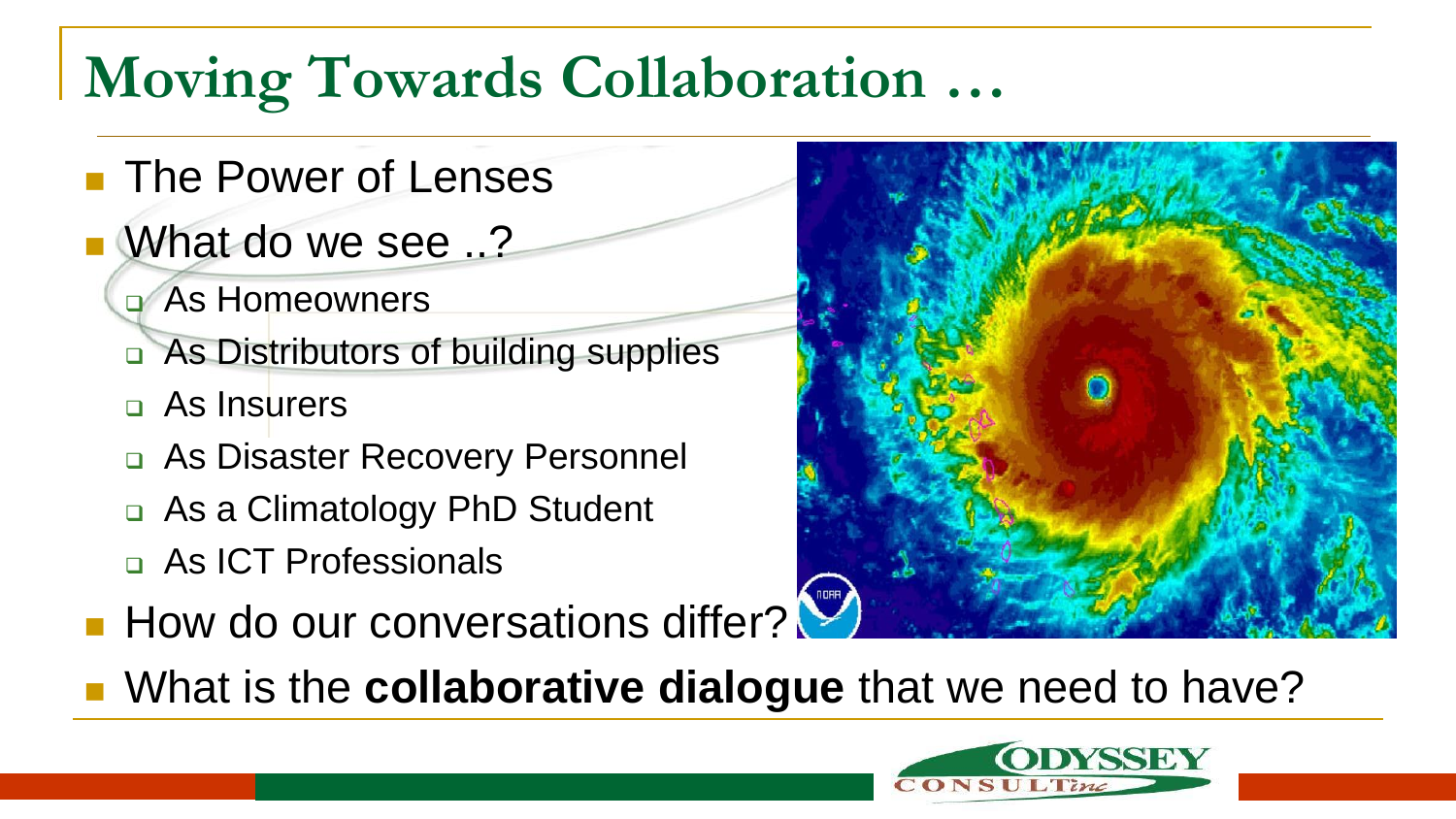## **Collaborative ICT Leadership**

- What is in the HEART of the leader?
	- What has been my journey to today?
	- **Every contact leaves a trace ...**
	- □ What "traces" am I bringing to the collaborative initiative?
	- □ What are my emotional triggers?
- Lighting the Fire
	- $\Box$  Cricket in the crucible  $\Leftrightarrow$  History and context
	- □ What is our issue today?
	- □ What can galvanise us into collaborative action?

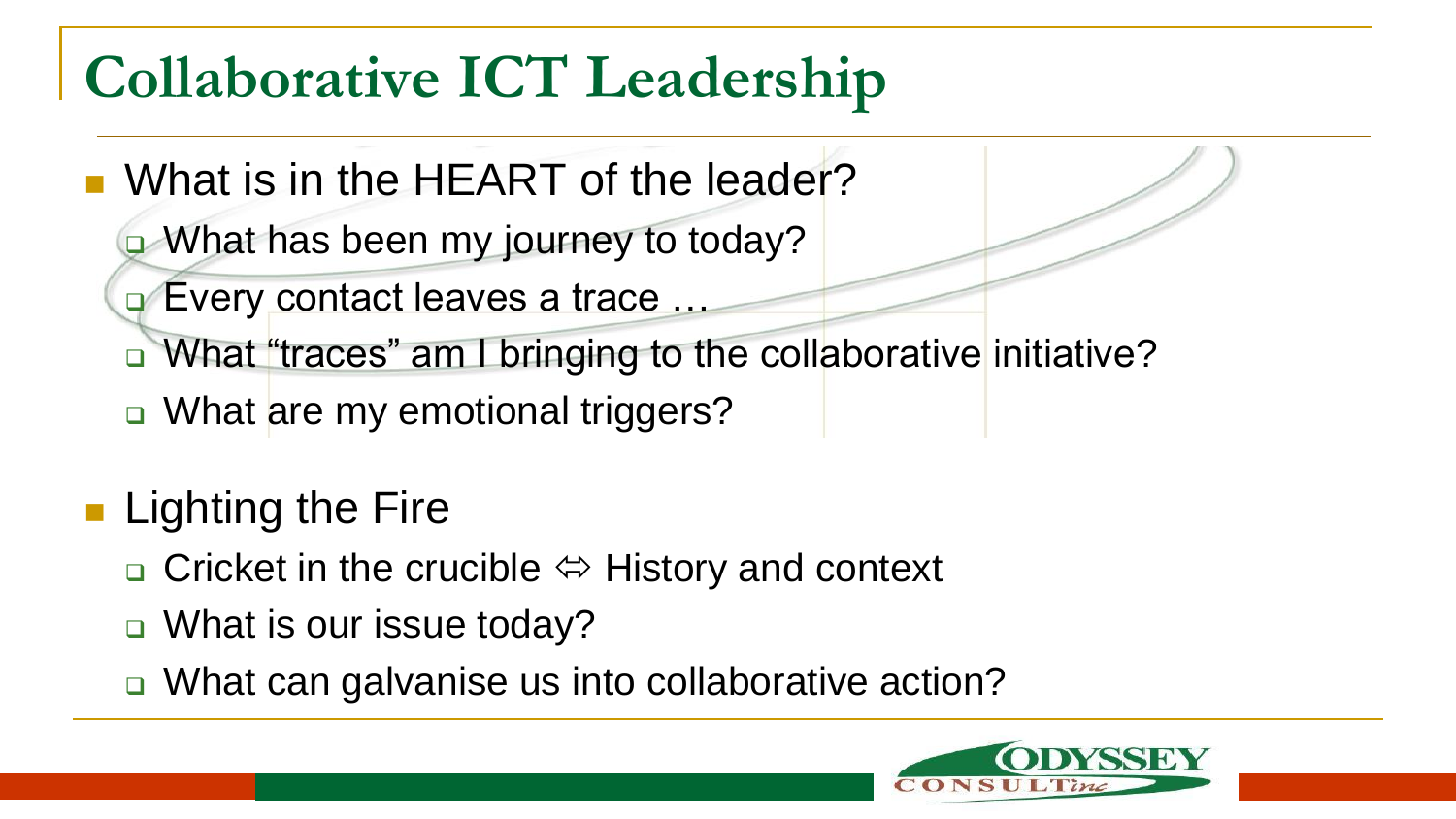### Let's Collaborate  $\rightarrow$  Reflections ...



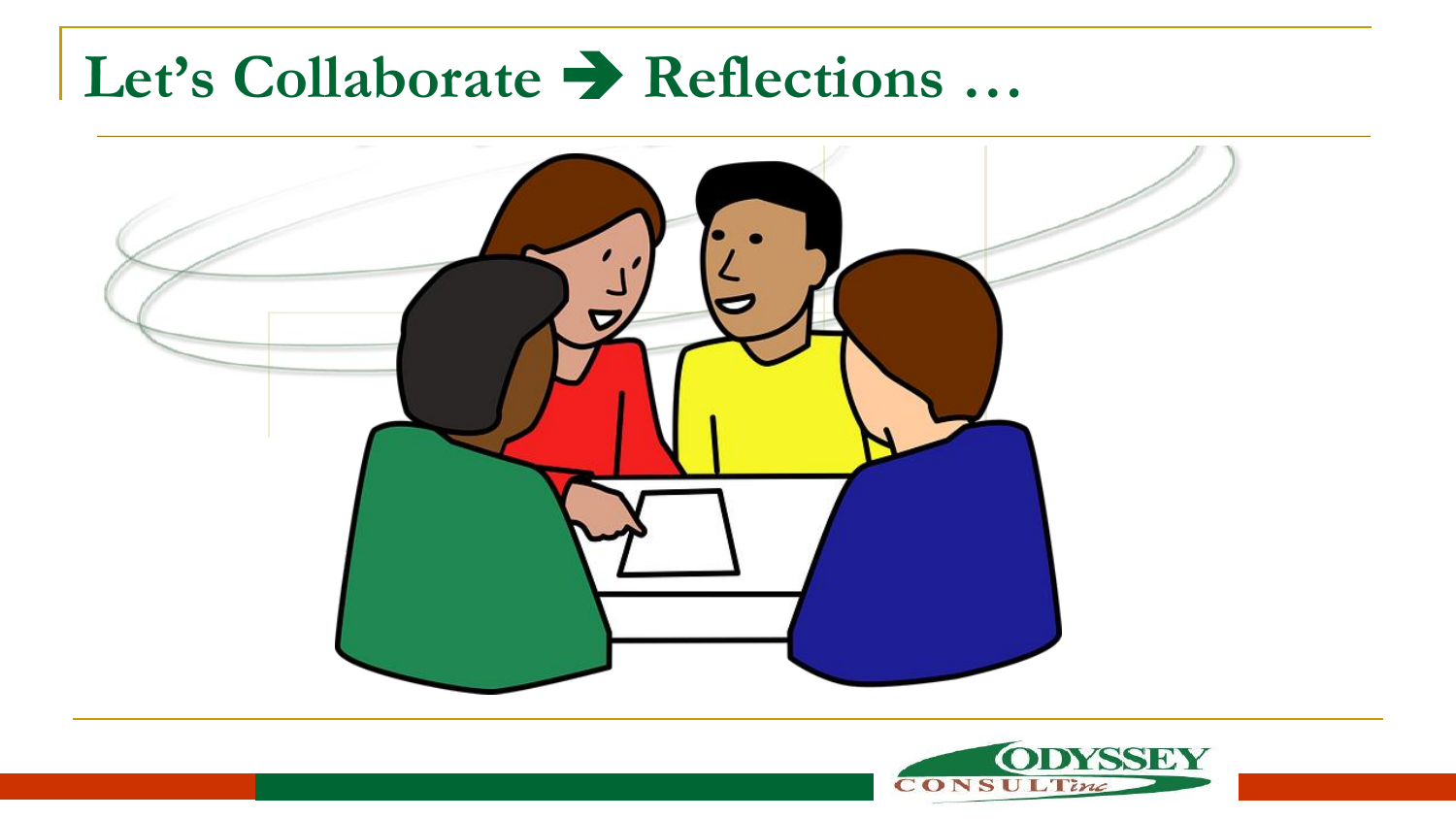# Let's Collaborate **•** Purpose  $\Leftrightarrow$  Passion

- Discuss and agree on the Purpose of Caribbean ICT Collaboration …
	- □ The "why" ... What difference will it make to our people?
	- **Beyond the technical ICT issues, what is at the heart of regional** collaboration on ICT?
	- □ What might generate a deep passion for ICT collaboration?
- What might Caribbean ICT Collaboration look like?
	- What do we have to deliver? As ICT drivers, what is our product?
	- Do those deliverables (products) SPARK the passion ...
		- In us  $\ldots$ ?
		- In our people …?